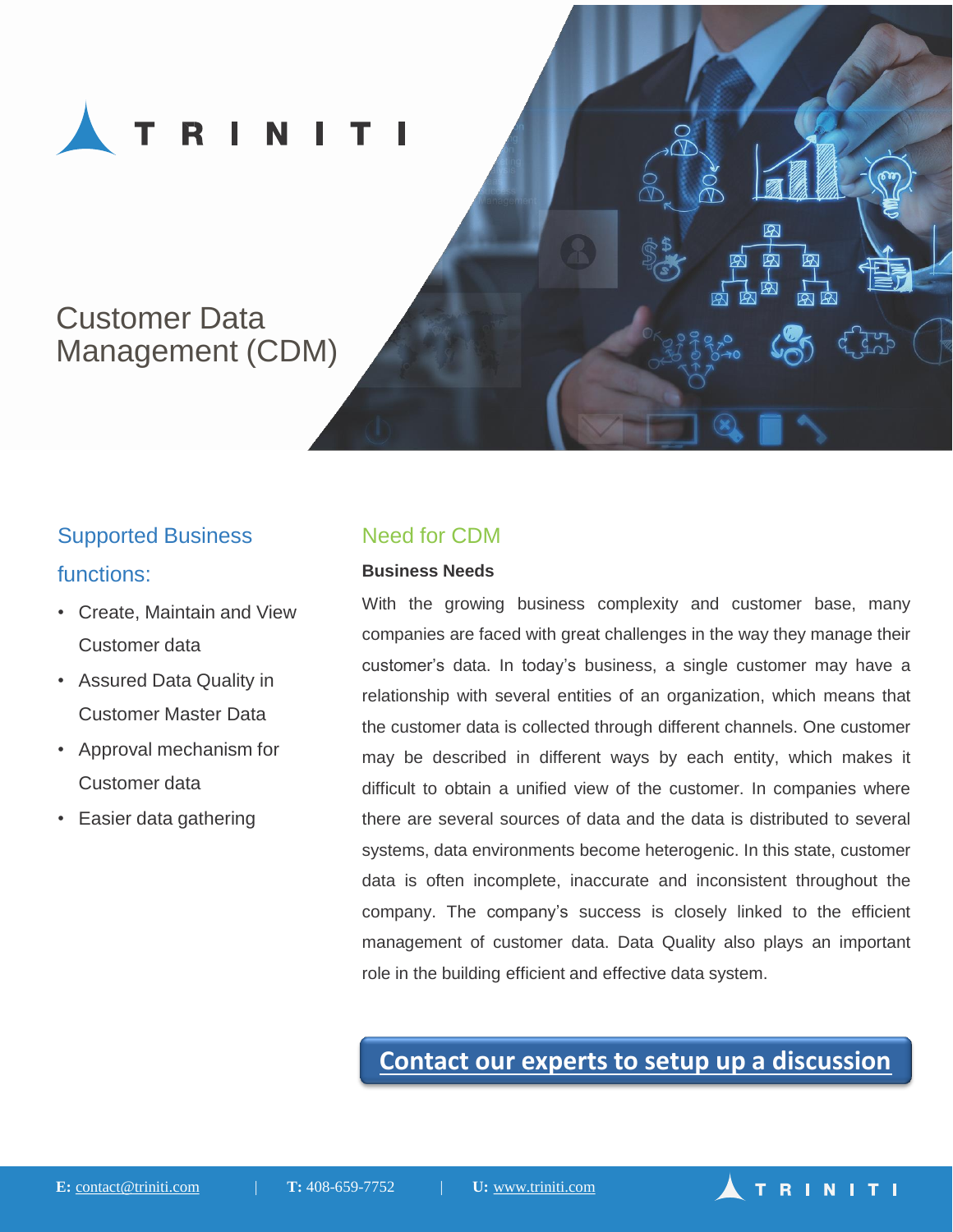Advantages of quality data include:

- $\triangleright$  Error free data
- $\triangleright$  Consistent data across shared systems
- $\triangleright$  Reduced operating costs
- $\triangleright$  Faster and more accurate transactional performance
- Improved Customer service
- $\triangleright$  Bolster privacy efforts

With Triniti's **Customer Data Management (CDM)** Tool, users interact with a single screen to perform various operations to create & maintain customer data in Oracle eBusiness Suite.

CDM addresses the following business needs:

- Create customer with less effort, less time and more effectively and efficiently with in a single screen than confusing screens in Oracle EBS.
- Representation of a customer in hierarchical and intuitive way ensuring ALL data is captured accurately.
- To cross check the already existing customer by querying the entire customer with in a single screen by dynamic filtering conditions by location, operation unit, etc.,

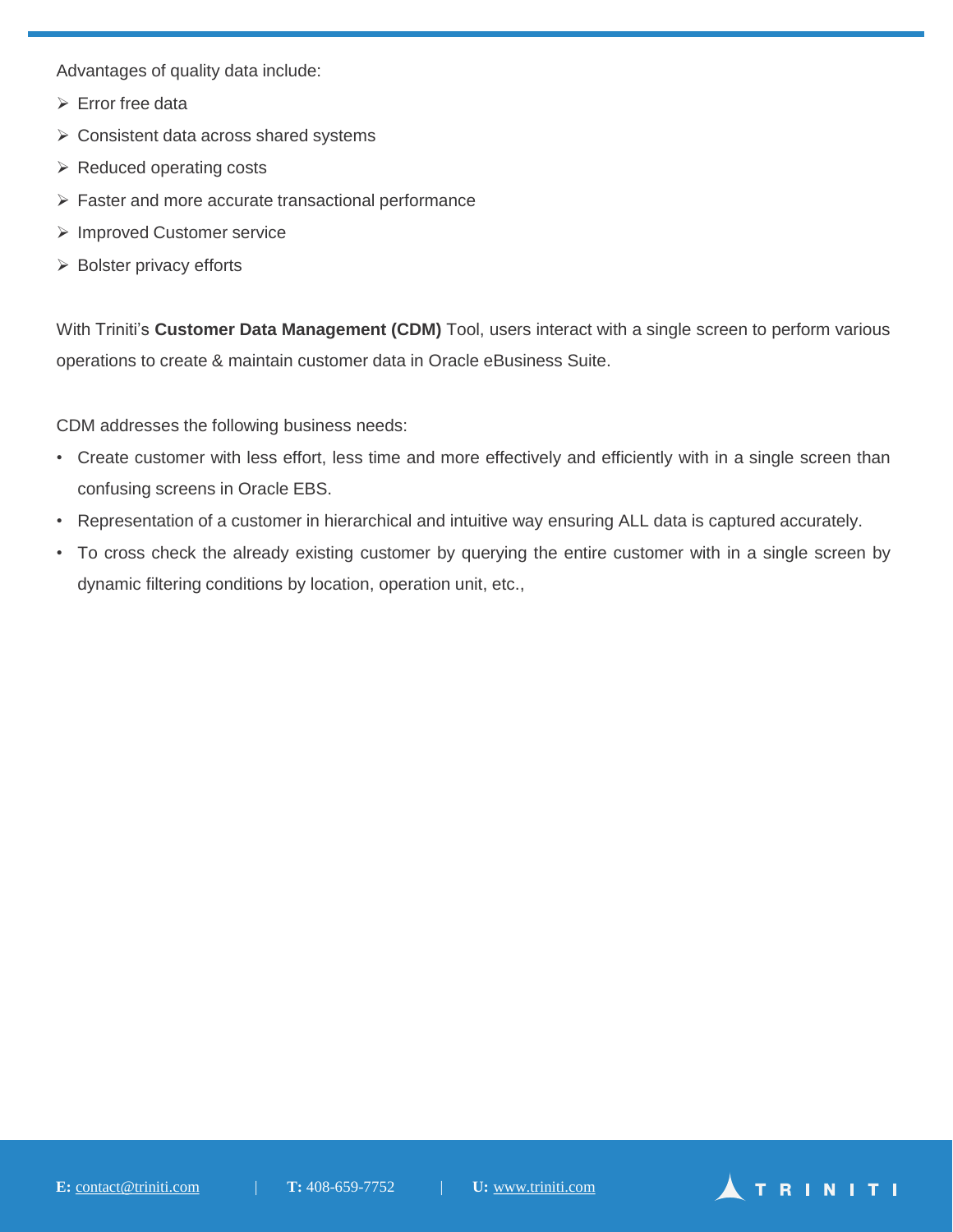#### **Solution Architecture**

 Customer Data Management Application makes use of workflow driven process which allows users to view / create / update the Customer based on their responsibilities.



## Customer Data Management

## High level Architecture & Framework for CDM The above figure illustrates the three-tier architecture of CDM

## Application Builder

Facilitates administrators to configure menu items, Workflows, nodes, relations, sequences, models, eWorksheets, Role Based Security (RBS) and User Based Security (UBS) profiles.

## Authentication Server

Facilitates creation of roles and users, assignment of roles to the users. It maps the control access to different application features.

#### Customer Data Modeler

A deployable Web application that interfaces with Oracle Applications. Facilitates users to create, modify, and view Customer data from a single user-friendly interface. Hierarchical and structured data is built by dragging and dropping nodes and linking them with appropriate relation connectors.

TRINITI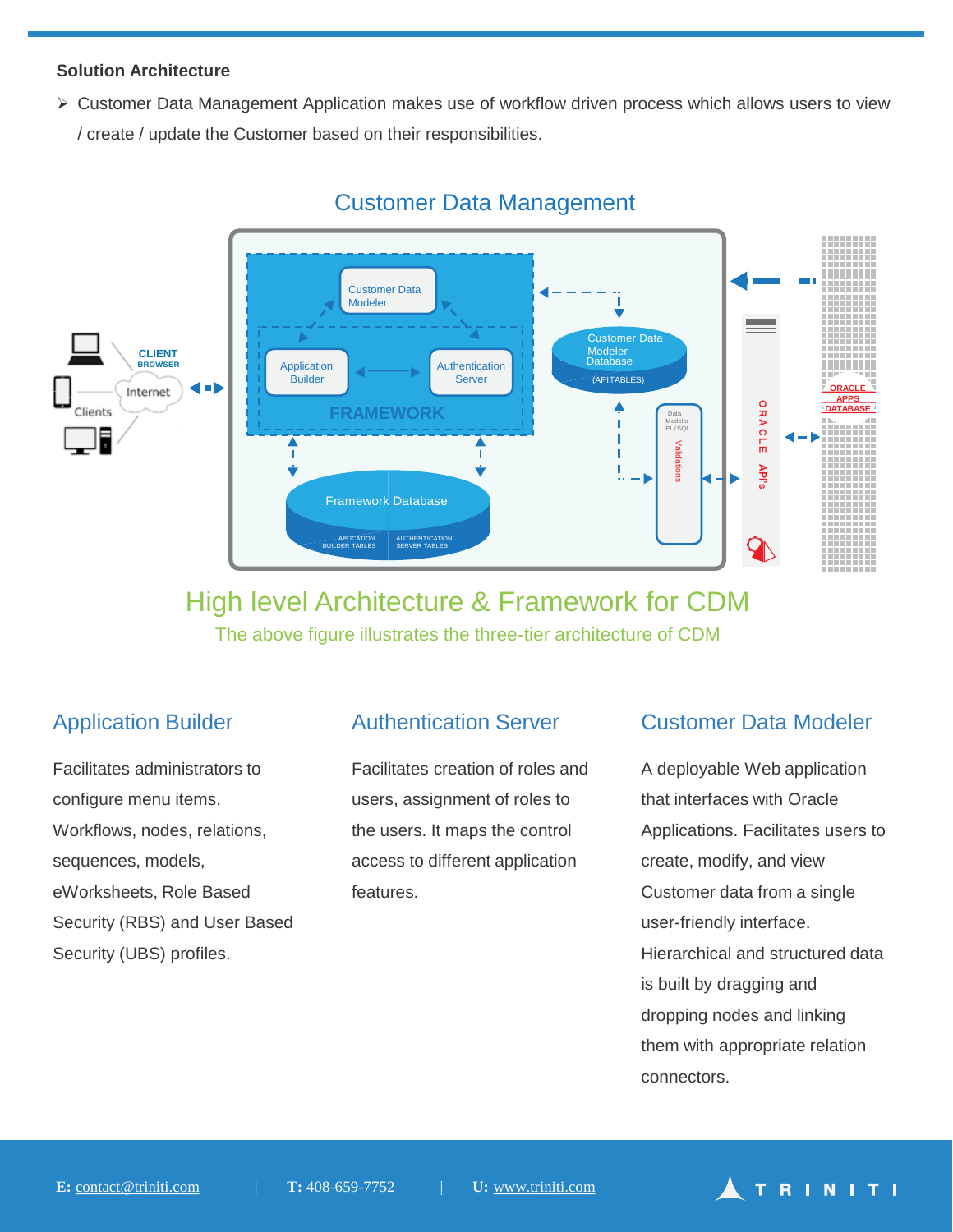Customer Hierarchy as constructed in CDM:



 Observed productivity results using CDM for sample case. CDM can help businesses achieve close to 75% time saving.

| <b>ACTIVITY</b>                     | <b>Total User Time</b>                         |            | <b>Number of Screens</b>                       |              |
|-------------------------------------|------------------------------------------------|------------|------------------------------------------------|--------------|
|                                     | <b>Oracle Applications</b><br><b>Front End</b> | <b>CDM</b> | <b>Oracle Applications</b><br><b>Front End</b> | <b>CDM</b>   |
| Party creation                      | 15 Min                                         | 5 Min      | 6                                              | 1            |
| <b>Customer Account</b><br>creation | 15 Min                                         | 5 Min      | 5                                              | $\mathbf{1}$ |
| <b>Customer Site</b><br>creation    | 10 Min                                         | 3 Min      | 5                                              | $\mathbf{1}$ |
| <b>Contacts creation</b>            | 5 Min                                          | 1 Min      | 1                                              | 1            |
| <b>TOTAL</b>                        | 45 Min                                         | 14 Min     | 17                                             |              |

TRINITI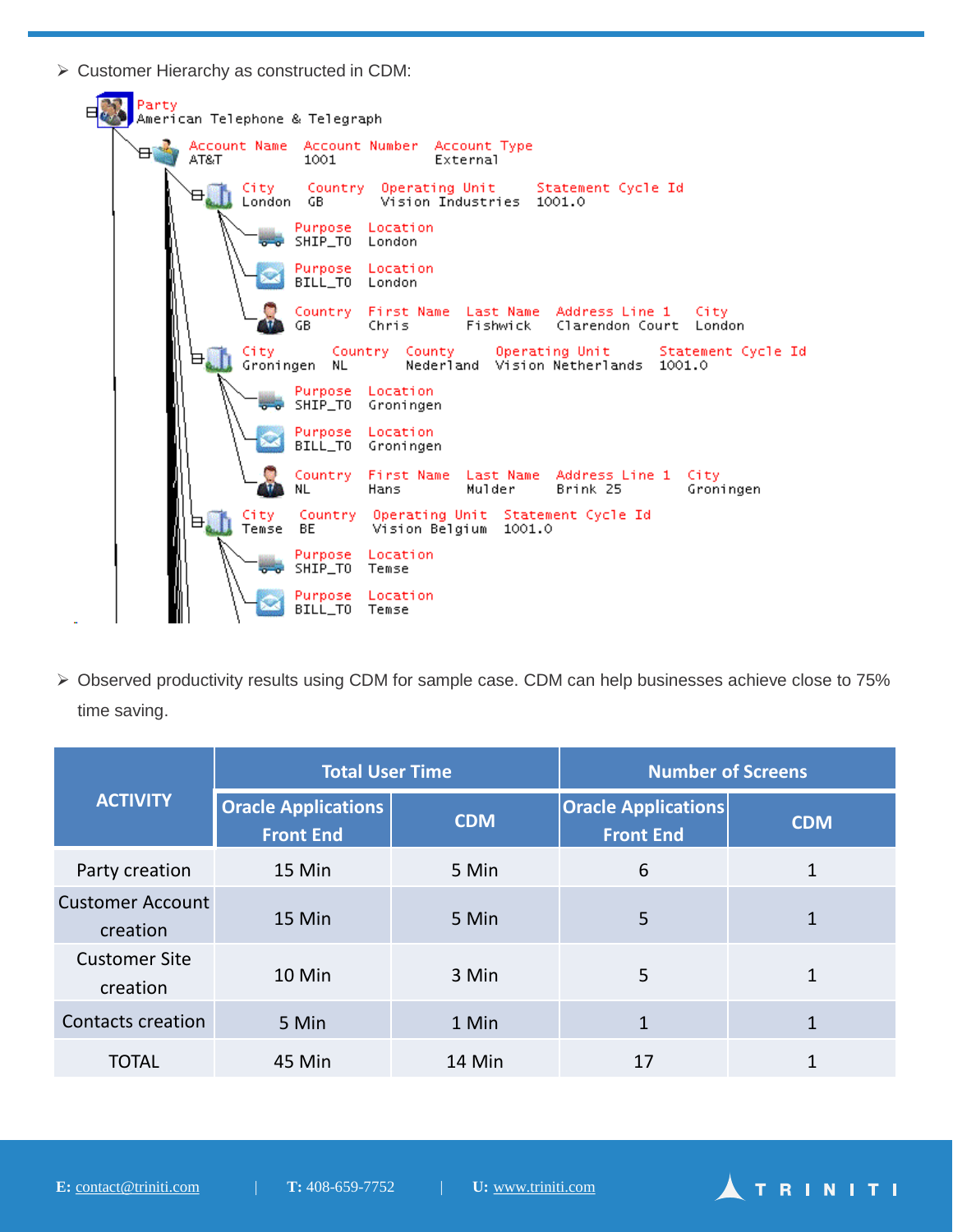# Key Features of CDM

#### **Flexibility**

- Easy navigation as there is a single screen
- Query customers by any customer attribute including contacts

#### Data Quality Management

- Efficient data management
- Eliminate duplicates
- Simple to maintain data

#### Data Integrity

- Enhanced data tracking and integrity
- Easy Retrieval of Data

#### Approval Management

- Enabled approval mechanism for Customer data by Department (Customer Service / Finance / Planning etc.,)
- Reduced data errors and Robust data maintenance